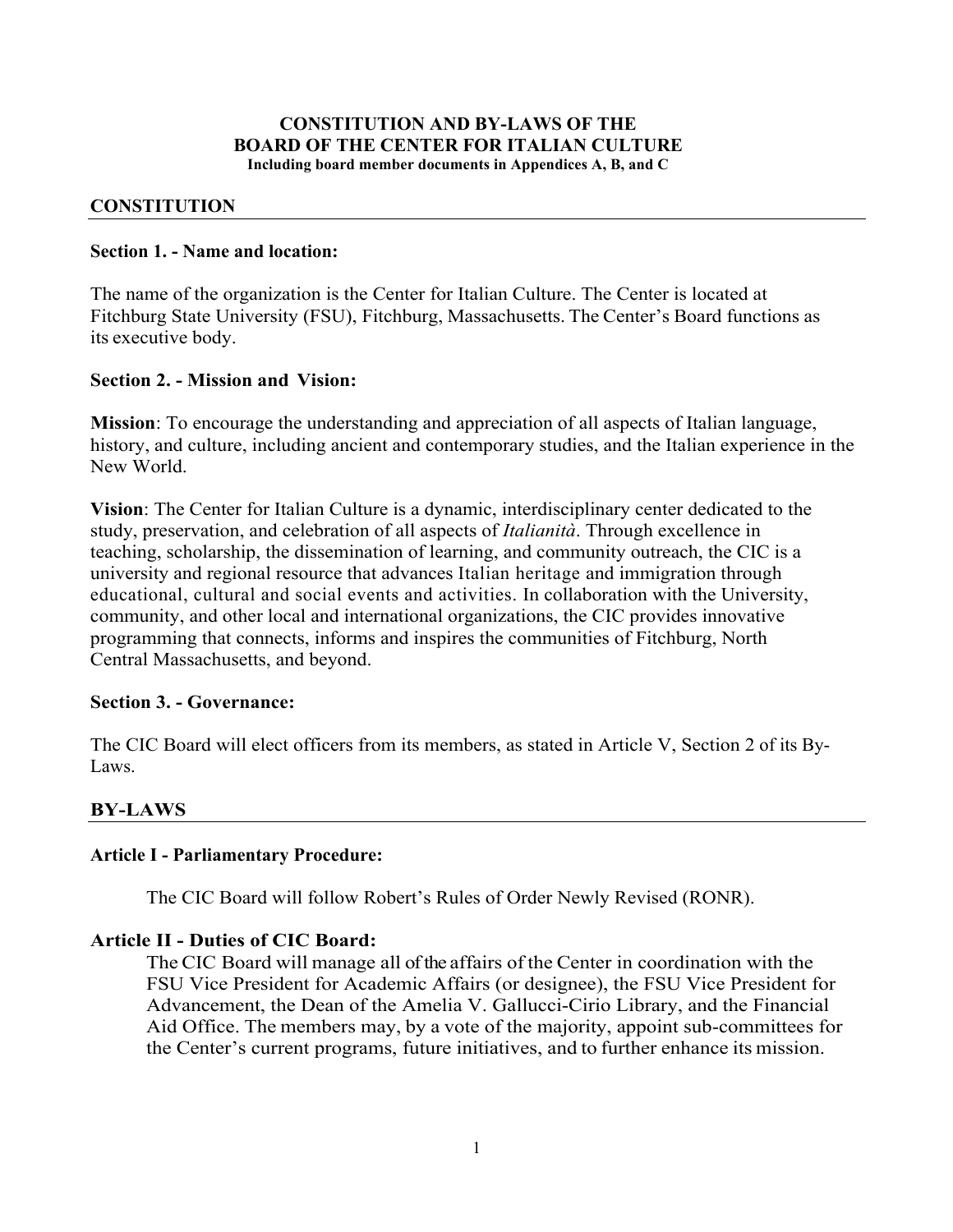## **Article III - Membership:**

#### **Section 1 - CIC Board:**

The CIC Board will be composed of up to twenty-five community citizens and University members who bring unique knowledge, experience and skills, and whose commitment and volunteer participation will enhance the Center's current programs, future initiatives, and mission as stated in Section 2 of the Constitution.

The CIC Board will have as permanent members the FSU Vice President for Academic Affairs (or their designee), the Dean of the Amelia V. Gallucci-Cirio Library (or designee), and representatives the Office of Institutional Advancement, the Department of Humanities, and the Department of Economics, History and Political Science.

Members of the CIC Board will serve for terms of three years, with tern endings aligning with the closing of the fiscal year. A member whose term has expired will be invited to serve on the Board for additional terms.

#### **Section 2 – Eligibility:**

Anyone committed to fulfilling the Responsibilities and Expectations of the CIC Board (Appendix A) and who supports the mission, vision, objectives and activities of the organization is eligible for membership.

The names and brief resumes of prospective candidates will be submitted to the CIC Executive Committee at a regular meeting. The Executive Committee will evaluate the nomination(s) and present the name(s) and biographical information to the full board for a vote. If favorable, an invitation to join the Board will be extended to the candidate.

#### **Section 3 - Acceptance:**

A reply of acceptance from the invited candidate should be received by the Board within two weeks from the date the invitation was sent by the Board. Upon receipt of the acceptance, the Board will send a Welcome Packet containing the CIC Constitution and Bylaws, Board Member Responsibilities and Expectations, and a survey to identify areas of interest for participation.

#### **Section 4 - Separation:**

In the event that a member of the CIC Board sustains two (2) consecutive unexcused absences from Board meetings, the member will be contacted for a reaffirmation of commitment by a member of the Executive Committee. In the absence of a response to this effort, the Board member's position will be vacated and open to another individual.

Any resignations by CIC Board Members will be submitted in writing to the Executive **Committee** 

#### **Article IV- Meetings:**

#### **Section 1 - Regular Meetings:**

Regular meetings of the CIC Board will be held on the second Wednesday of alternating months. The date, location and an agenda will be shared with board members at least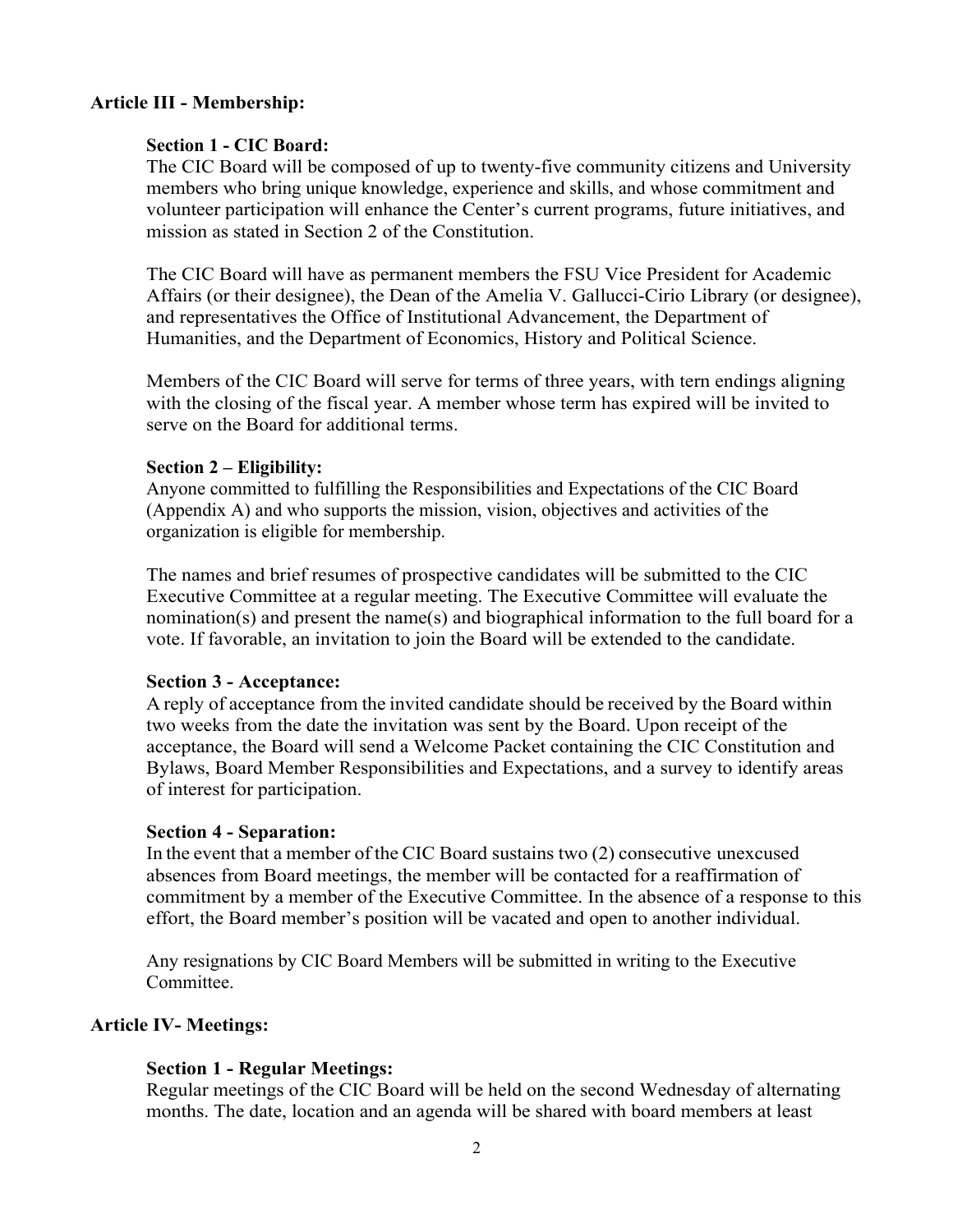twenty-four hours in advance of the meeting. The Board may change the date and location of regular meetings provided a notice of at least twenty-four hours is given to all members.

## **Section 2 - Special Meetings**

When it appears necessary, special meetings may be called by the Board. Notice of at least twenty-four hours must be given to all members as to date, time, location, and purpose for the special meeting.

# **Section 3 - Annual Board Convivio:**

An annual Board Convivio will be held in May before the close of each fiscal year; the date, time, and location will be determined by the Board provided a notice of at least forty-eight hours be given to all members.

## **Section 4 - Quorum:**

At any meeting of the Board, a majority of the members – that is one-half plus one – shall constitute a quorum.

#### **Section 5 - Action by Vote:**

When a quorum is present at any meeting, a majority of the CIC Board present and voting shall decide any question, including election of officers, unless otherwise provided by these By-Laws. Voting by proxy shall not be permitted.

## **Article V- Officers of the CIC Board:**

#### **Section 1 - Officers:**

The officers of the Center will be the President, Vice President, Secretary, Treasurer, and FSU Vice President for Academic Affairs (or designee).

Together, the officers, who comprise the Executive Committee, shall determine the agenda for each Board meeting.

#### **Section 2 - Duties of Officers:**

The CIC President shall have supervision of the affairs of the Center and the Board, shall report to and is subject to the Board members. The CIC President shall preside at all meetings of the CIC Board.

The CIC Vice President shall assist the President, and in the absence of, or the inability of the President to fulfill his/her duties, shall assume the duties of the President.

The Secretary shall assist, in consultation with the Board President, the Executive Committee in its tasks.

The Treasurer shall keep full and accurate records of the financial affairs and funds of the Center and its endowment, and shall, in consultation with the FSU Vice President for Advancement, distribute copies of budget reports to the Board members at each CIC Board meeting.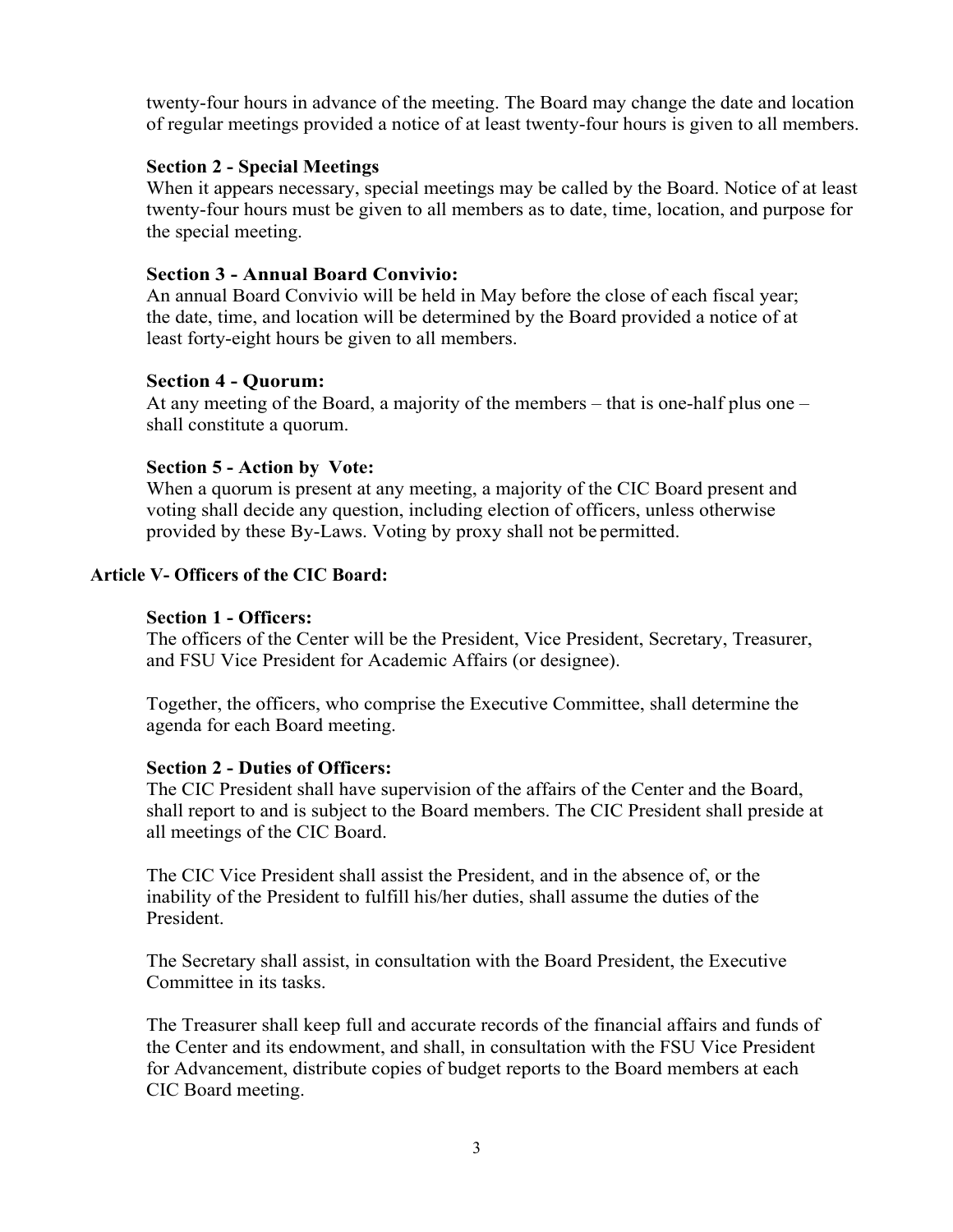The FSU Vice President for Academic Affairs (or designee) shall be the chief University liaison and academic officer of the CIC and shall collaborate with the President in managing the affairs of the Center.

#### **Section 3 – Elections:**

The CIC Board shall elect officers for three-year terms. The elections will take place at the CIC Annual Convivio in May of each year.

Officers may be re-elected by the Board, by a vote of the majority, for successive three-year terms.

Any resignations by Board Officers will be submitted in writing to the Executive Committee by the meeting prior to the Annual Board Convivio in May.

## **Section 4 - Vacancies of CIC Board Officers:**

Should the position of any CIC Board Officer become vacant, the vacancy shall be filled as follows:

- 1) the Vice President shall be eligible to assume the position of President in the event of a vacancy in that office;
- 2) A vacancy in any office shall be filled by a member of the Board. Board members may nominate individuals from the Board and be duly elected by the Board.

An ex-officio member of the Board is not eligible to hold office.

#### **Article VI - Committees:**

All committees of the CIC will include representatives from both Fitchburg State University and the regional community. At the beginning of each academic year, each committee will meet, outline their strategic goals and performance indicators for the year ahead, and submit these goals to the Executive Committee prior to the second regular meeting of the CIC Board. At minimum, CIC committees will meet in months between full CIC Board meetings.

#### **Section 1 - Executive Committee:**

There shall be an Executive Committee consisting of the officers of the CIC Board and one other Board member nominated by the CIC Board President and elected by the Board. The CIC Board President shall preside.

#### **Section 2 - Program Committee:**

There shall be a Program Committee consisting of a minimum of six members of the Board. The CIC Board President shall select a chair for this committee at the first regular meeting of the CIC Board following the Annual Convivio. The Program Committee will present a slate of members every third year to the CIC Board at its Annual Convivio in May.

The role of the Program Committee is to identify, organize, and deliver academic and cultural programs for the campus and community. The chair of the Program Committee will set a meeting schedule for the Program Committee and oversee its activities in consultation with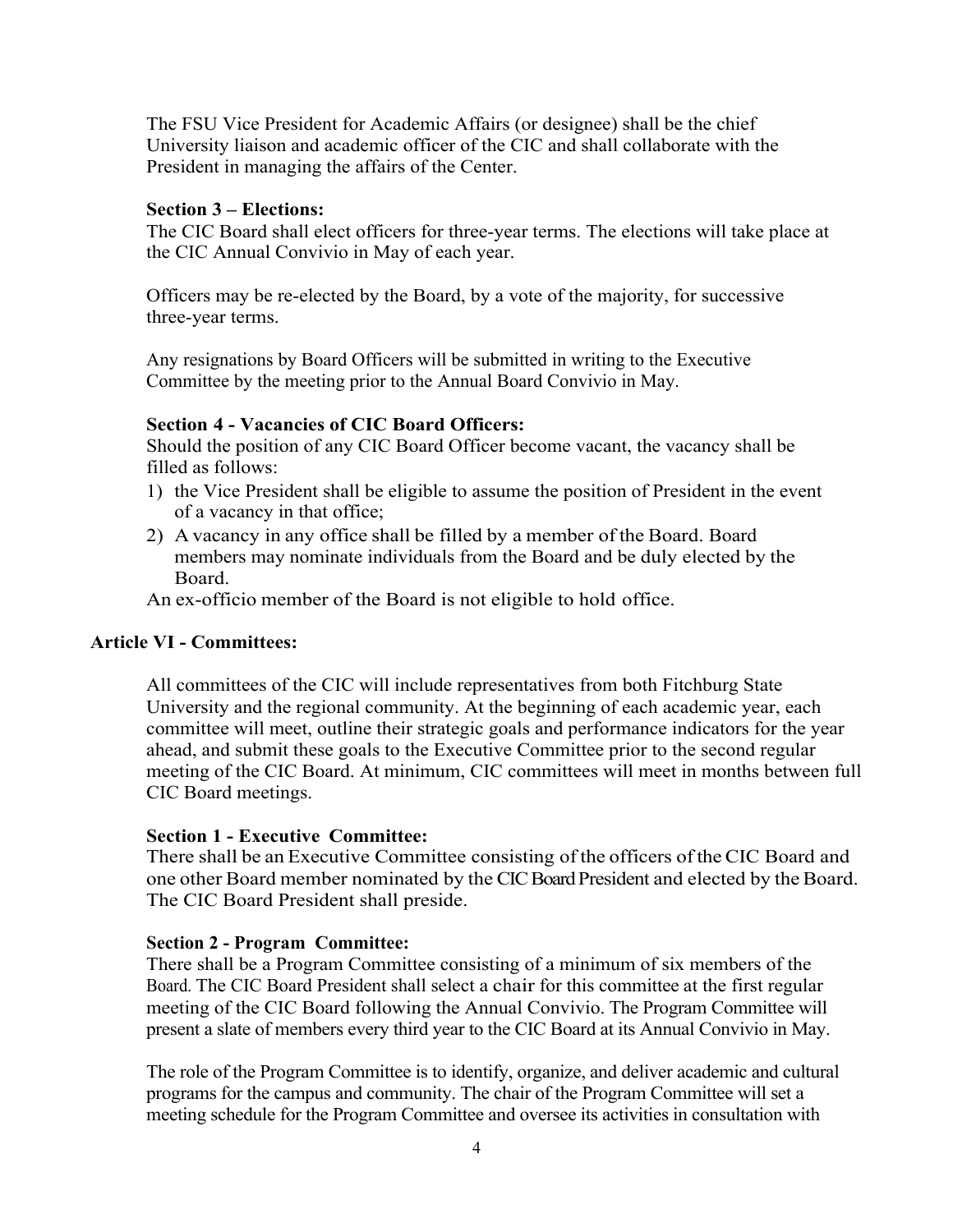the Board President and FSU Vice President for Academic Affairs (or designee). The chair of the Program Committee will report on current and upcoming program events and future plans at each regular meeting and an annual report at the Annual Convivio of the CIC Board.

## **Section 3 - Scholarship Committee:**

There shall be a Scholarship Committee appointed by the CIC Board President with the consent of the CIC Board. The CIC Board President board will select a chair for this committee. The Scholarship Committee will consist of the chair and four other members of the CIC Board. The Scholarship Committee will present a slate of members every third year to the CIC Board at its Annual Convivio in May.

Members of Scholarship Committee will help determine Fitchburg State University student scholarship recipients as well as determine recipients of CIC scholarships beyond the university. The chair of the Scholarship Committee will report on scholarship distributions at regular meetings and at the Annual Convivio of the CIC Board in May.

#### **Section 4 - Archives Committee:**

There shall be an Archives Committee consisting of a minimum of six members of the CIC Board. The CIC Board President will select a chair for this committee at the first regular meeting of the CIC Board following the Annual Convivio. The Archives Committee will present a slate of members every third year to the CIC Board at its Annual Convivio in May

The role of the Archives Committee is to encourage the preservation of Italian and Italian American history and culture by supporting the archival collections for the CIC at the Fitchburg State University Archives and Special Collections. The Archives Committee works with the Dean of the Amelia V. Gallucci-Cirio Library, who oversees all property assigned to the library and archival collections, and with the University Archivist.

#### **Section 5 – Marketing Committee:**

There shall be a Marketing Committee consisting of a minimum of six members of the CIC Board. The CIC Board President will select a chair for this committee at the first regular meeting of the CIC Board following the Annual Convivio. The Marketing Committee will present a slate of members every third year to the CIC Board at its Annual Convivio in May.

The role of the Marketing Committee is to promote the CIC, its programs and archival collection as an academic and community resource, including marketing the CIC through print and social media and developing and maintaining the CIC website.

#### **Section 6 – Other Committees**

The CIC Board may appoint other ad-hoc committees when it appears necessary, with the consent of the majority of the Board.

#### **Article VII - Fiscal Year:**

The Center for Italian Culture will operate on a fiscal year basis, beginning July 1, and ending on June 30 in each year, and will also follow the processes and budgetary calendars of all academic departments within the University.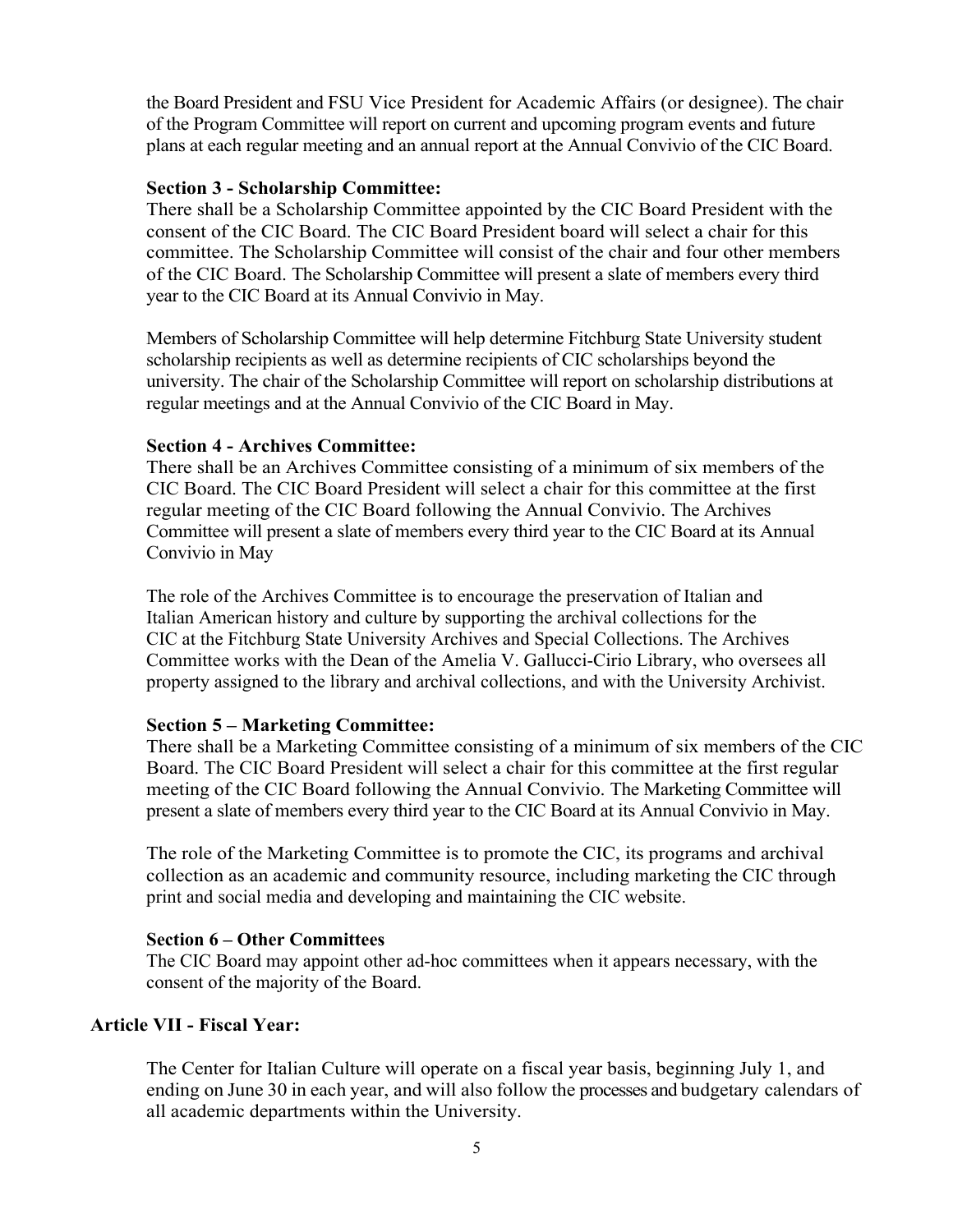#### **Article VIII - Amendments:**

The Constitution and By-Laws of the Center for Italian Culture may be amended by vote of the majority of the CIC Board.

Any member of the CIC Board may make a proposed amendment. It must be submitted to the President, in writing, at a regular meeting of the Board. The President will read the proposed amendment to the Board members for their consideration and also confer with the Executive Committee on the proposal. No action will be taken on the proposed amendment at the first reading.

The proposed amendment shall be read for a second time at the next regular Board meeting, when a vote will be called. A two-thirds (2/3) vote by the CIC Board will be required for the proposed amendment to pass.

#### **Article IX - Dissolution or Disassembling:**

Should it become necessary to dissolve or disassemble the Center for Italian Culture and/or any of its assets, the method of dissolving or disassembling will be determined by vote of the majority of the CIC Board.

#### **AMENDMENT HISTORY**

Articles III, IV, V, VI emendations accepted on 5/20/20 Vision adopted on 5/20/20 Mission adopted April 2000; amended 5/20/20 Article IV amendment accepted 2/8/06 Article II – Section 4 amendment accepted 09/12/07 Article IV – Section 3 amendment accepted on 03/10/10 Article IX – amendment accepted 7/1/04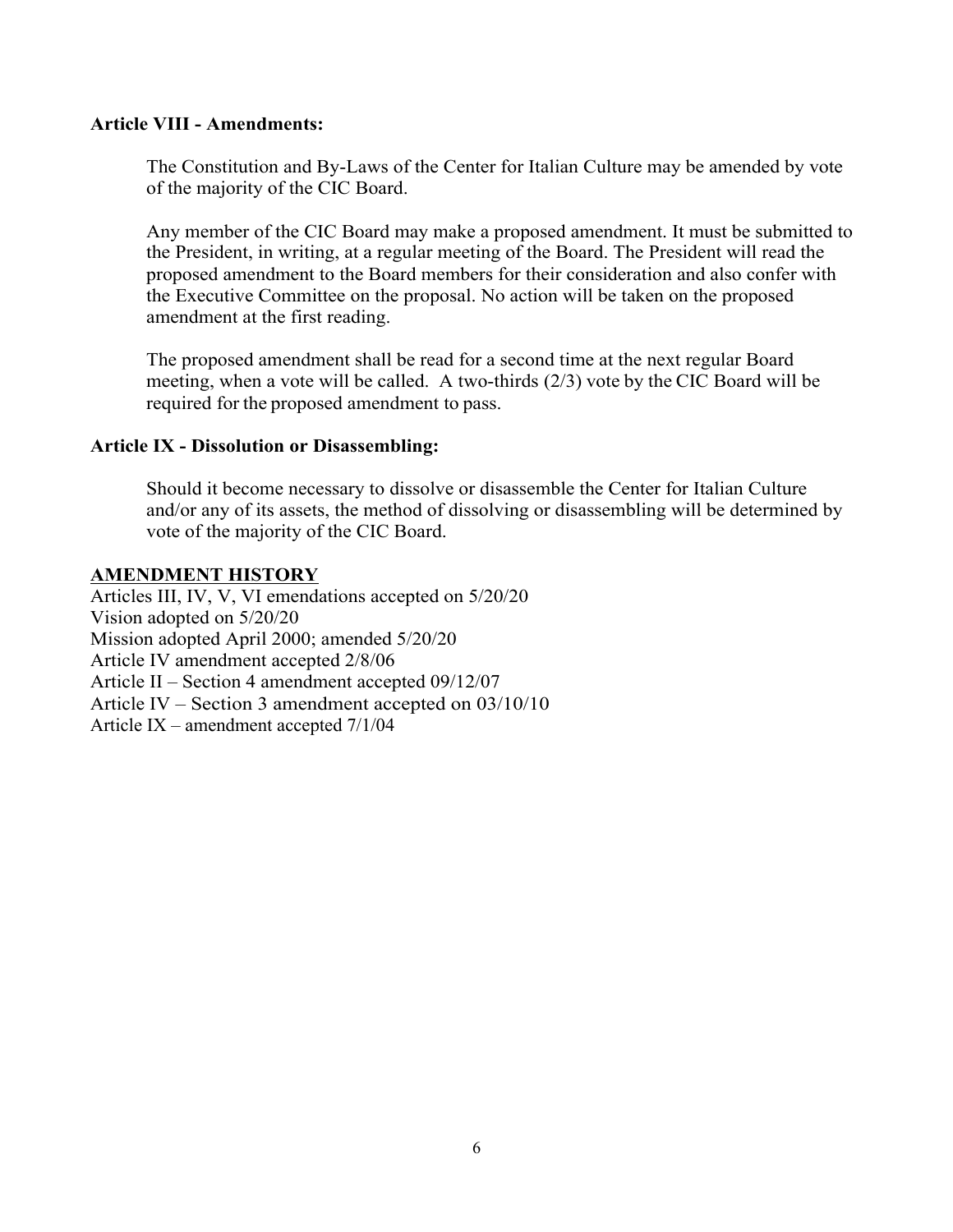# **APPENDIX A:**

## **Fitchburg State University Center for Italian Culture Board Members' Responsibilities and Expectations 2020-2021**

## **Mission:**

*To encourage the understanding and appreciation of all aspects of Italian language, history and culture, including ancient and contemporary studies, and the Italian experience in the New World.*

## **Membership:**

The Center for Italian Culture Board is comprised of up to 25 community citizens and Fitchburg State University academic members whose commitment and volunteer participation will enhance the CIC's mission, strategic goals and programming. Members of the CIC Board bring unique knowledge, experience and skills, along with their advice and support to the Center, University, and community.

The CIC Board will meet five times during the academic year. The Board Chair, working closely with the Vice President for Academic Affairs (or designee) will guide and facilitate planning and activities of the Board. CIC committees will meet a minimum of four times each academic year.

CIC Board members are individuals who are passionate about Italian culture and who are dedicated to supporting the mission to promote the study of Italian language, history and culture, as well as the vision, objectives and activities of the organization.

Membership will be a three-year commitment; the ending of the term will be at the closing of the fiscal year. A member whose term has expired will be invited to serve on the Board for additional terms.

#### **Specific Duties:**

- 1. Make recommendations and/or provide key information to the CIC Board President and Vice President for Academic Affairs (or designee) regarding CIC Italian programming and development.
- 2. Serve on one of four operating committees to advance CIC activity in Programming, Scholarships, Marketing, or Archives.
- 3. Provide oversight of program planning and evaluation, including strategic planning, achieving goals, and evaluating programs.
- 4. Encourage the preservation of Italian and Italian American history and culture by supporting the archival collections for the Center for Italian Culture at Fitchburg State University's Archives and Special Collections.
- 5. Serve as an advocate for, promote, and attend CIC initiatives and activities.
- 6. Provide knowledge, assistance or expertise.
- 7. Assist in the process of donor identification, cultivation, solicitation and stewardship.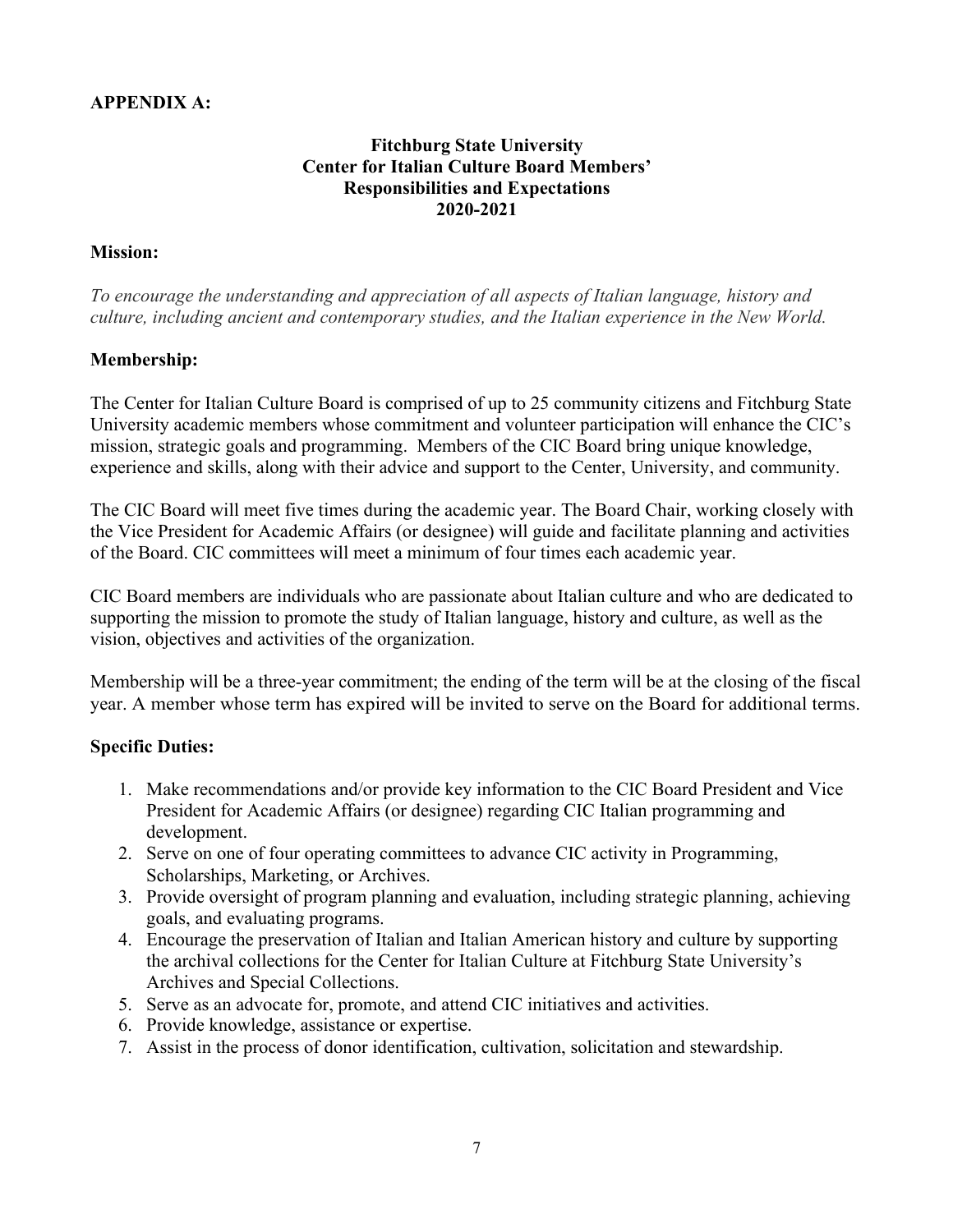## **As a member of the CIC Board, I will:**

- 1. Attend and actively participate in CIC Board meetings, committee meetings, and special events and activities.
- 2. Be conversant with the mission, vision and goals of the CIC and Fitchburg State University.
- 3. Be an ambassador for the CIC and encourage broader awareness of the CIC and its programming, by communicating the CIC mission and programs in the community.
- 4. Be familiar with CIC finances, budget, and objectives.
- 5. Be alert to student and community concerns that can be addressed by the CIC mission, objectives, and programs.
- 6. Enrich the student experience on campus and abroad.
- 7. Make the CIC aware of opportunities that can enrich programming for students, the University and/or the wider community
- 8. Exercise prudent and reasonable care when acting as a steward of the CIC.

 $\_$  , and the state of the state of the state of the state of the state of the state of the state of the state of the state of the state of the state of the state of the state of the state of the state of the state of the

- 9. Suggest potential nominees to the CIC Board who can contribute to the work of the CIC and its committees.
- 10. Support the CIC's Annual Giving drive in a manner commensurate with one's ability.

| Signature | Date |
|-----------|------|
|           |      |

#### **PLEASE RETURN THIS FORM ELECTRONICALLY TO:**

Jasmine Yang, on behalf of Anna Maria Clementi, at jyang8@fitchburgstate.edu

#### **OR BY MAIL TO:**

Jasmine Yang, on behalf of Anna Maria Clementi Fitchburg State University Foundation Sanders Administration Building 160 Pearl Street Fitchburg, MA 01420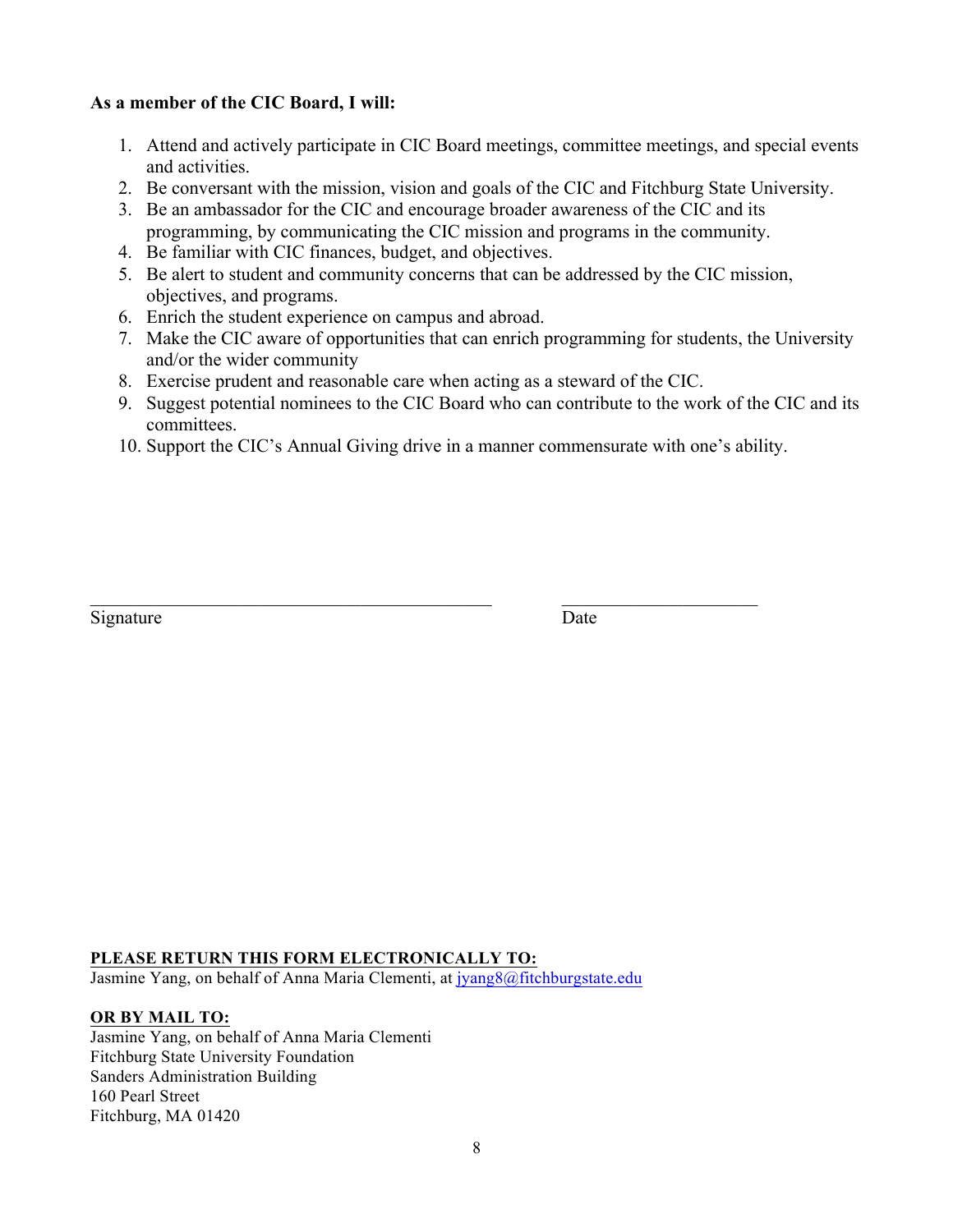## **APPENDIX B**

#### **Board of the Center for Italian Culture Engagement Questionnaire**

#### 2020-2021

# **"How can I help?**

We would like to learn of your level of interest for involvement as a member of Fitchburg State University's Center for Italian Culture Board. Thank you for your continued involvement and for playing an active role!

Name:

# **I can:**

- Bring friends, family and colleagues to CIC events and lectures/presentations
- \_\_\_\_ Invite groups, clubs, boards, etc., with which I am involved to CIC
- Spread the word/promote CIC events within the community
- \_\_\_\_ Make introductions on behalf of the CIC (i.e. phone calls, emails)
- \_\_\_\_ Participate on a committee or focus group for special initiatives (topics vary)
- \_\_\_\_ Thank donors for their support via phone calls, emails, or personal notes
- \_\_\_\_ Help identify new prospects/donors
- \_\_\_\_ Accompany dean, staff or faculty on fundraising appointments
- **EXECUTE:** Serve as host and underwriter of CIC receptions/dinners
- Host an event in my home
- Attend and invite others to the CIC 20<sup>th</sup> Anniversary celebrations
- Provide a student internship opportunity at my workplace
- Provide in-kind donations or services
- \_\_\_\_ Unfortunately, other commitments will make it impossible for me to continue serving on the Board at this time.

Additional comments:

#### **PLEASE RETURN THIS QUESTIONNAIRE ELECTRONICALLY BY JUNE 1 TO**:

Jasmine Yang, on behalf of Anna Maria Clementi, at jyang8@fitchburgstate.edu

#### **OR BY MAIL TO:**

Jasmine Yang, on behalf of Anna Maria Clementi Fitchburg State University Foundation Sanders Administration Building 160 Pearl Street Fitchburg, MA 01420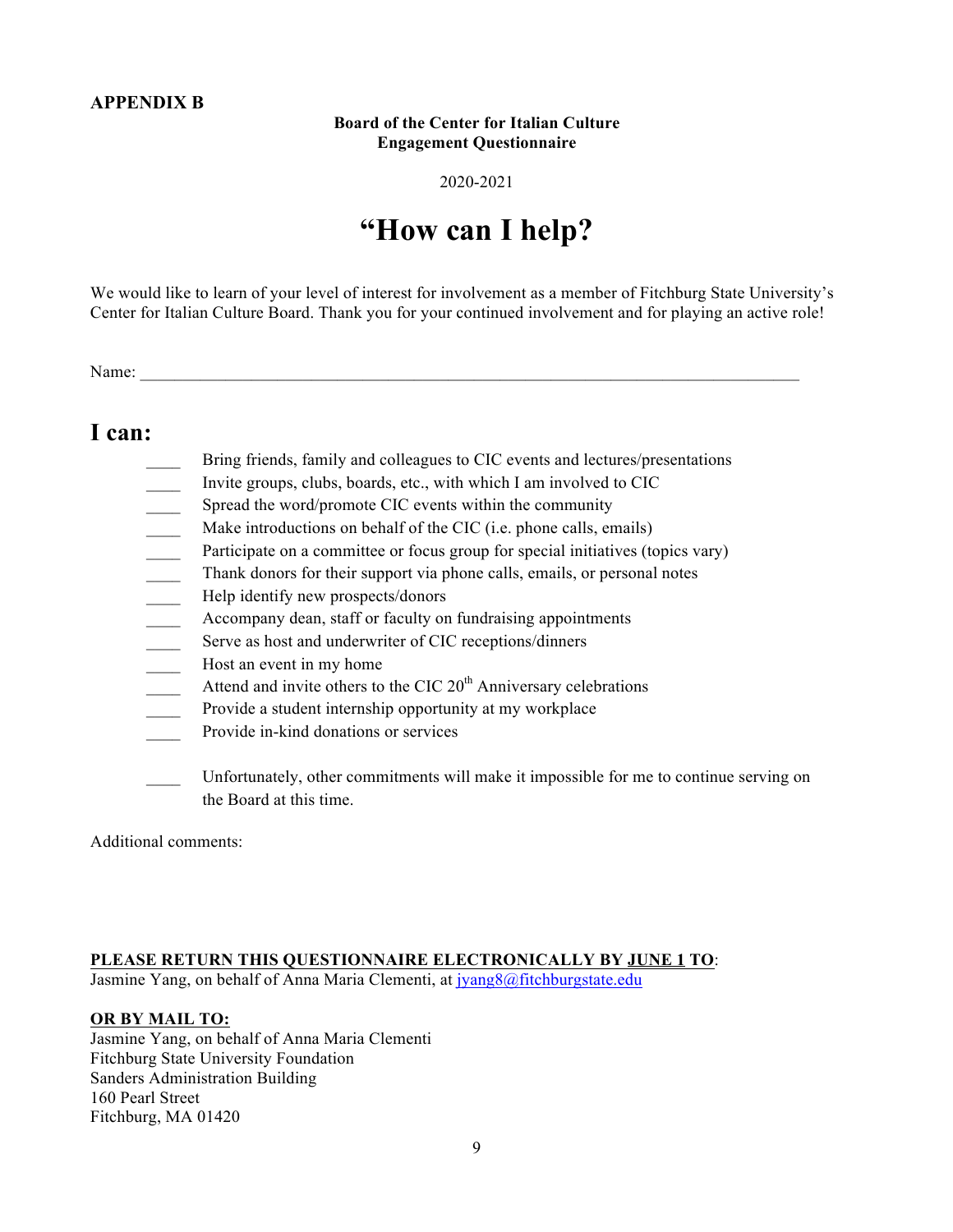# **APPENDIX C**

#### **Board of the Center for Italian Culture Member Biographical Profile**

In order to enable us to identify your interests accurately and to leverage your talents effectively, please complete this form and return at your earliest convenience. All questions are optional, and thorough responses are most helpful. Thank you.

| Telephone Numbers: | Home: $\frac{1}{\sqrt{1-\frac{1}{2}} \cdot \frac{1}{2} \cdot \frac{1}{2} \cdot \frac{1}{2} \cdot \frac{1}{2} \cdot \frac{1}{2} \cdot \frac{1}{2} \cdot \frac{1}{2} \cdot \frac{1}{2} \cdot \frac{1}{2} \cdot \frac{1}{2} \cdot \frac{1}{2} \cdot \frac{1}{2} \cdot \frac{1}{2} \cdot \frac{1}{2} \cdot \frac{1}{2} \cdot \frac{1}{2} \cdot \frac{1}{2} \cdot \frac{1}{2} \cdot \frac{1}{2} \cdot \frac{1}{2} \cdot \frac{1}{2} \cdot \frac{1}{2}$ |                                                                                   |  |
|--------------------|---------------------------------------------------------------------------------------------------------------------------------------------------------------------------------------------------------------------------------------------------------------------------------------------------------------------------------------------------------------------------------------------------------------------------------------------------|-----------------------------------------------------------------------------------|--|
|                    |                                                                                                                                                                                                                                                                                                                                                                                                                                                   | Fax:                                                                              |  |
|                    |                                                                                                                                                                                                                                                                                                                                                                                                                                                   |                                                                                   |  |
|                    | Other:                                                                                                                                                                                                                                                                                                                                                                                                                                            |                                                                                   |  |
| Email:             |                                                                                                                                                                                                                                                                                                                                                                                                                                                   |                                                                                   |  |
|                    |                                                                                                                                                                                                                                                                                                                                                                                                                                                   |                                                                                   |  |
|                    |                                                                                                                                                                                                                                                                                                                                                                                                                                                   |                                                                                   |  |
|                    |                                                                                                                                                                                                                                                                                                                                                                                                                                                   |                                                                                   |  |
|                    |                                                                                                                                                                                                                                                                                                                                                                                                                                                   |                                                                                   |  |
|                    |                                                                                                                                                                                                                                                                                                                                                                                                                                                   |                                                                                   |  |
|                    |                                                                                                                                                                                                                                                                                                                                                                                                                                                   |                                                                                   |  |
|                    |                                                                                                                                                                                                                                                                                                                                                                                                                                                   |                                                                                   |  |
|                    |                                                                                                                                                                                                                                                                                                                                                                                                                                                   | Assistant's Name and Telephone Number/Extension: ________________________________ |  |
|                    |                                                                                                                                                                                                                                                                                                                                                                                                                                                   | Where do you wish to receive our written communications and mail? (circle one):   |  |
|                    | Home, Business, Email address                                                                                                                                                                                                                                                                                                                                                                                                                     |                                                                                   |  |
|                    |                                                                                                                                                                                                                                                                                                                                                                                                                                                   |                                                                                   |  |
|                    |                                                                                                                                                                                                                                                                                                                                                                                                                                                   | Professional/Vocational Organization Memberships and Leadership Positions:        |  |
|                    |                                                                                                                                                                                                                                                                                                                                                                                                                                                   |                                                                                   |  |
|                    |                                                                                                                                                                                                                                                                                                                                                                                                                                                   |                                                                                   |  |
|                    |                                                                                                                                                                                                                                                                                                                                                                                                                                                   |                                                                                   |  |
|                    |                                                                                                                                                                                                                                                                                                                                                                                                                                                   |                                                                                   |  |

 $\mathcal{L}_\text{max}$  and the contribution of the contribution of the contribution of the contribution of the contribution of